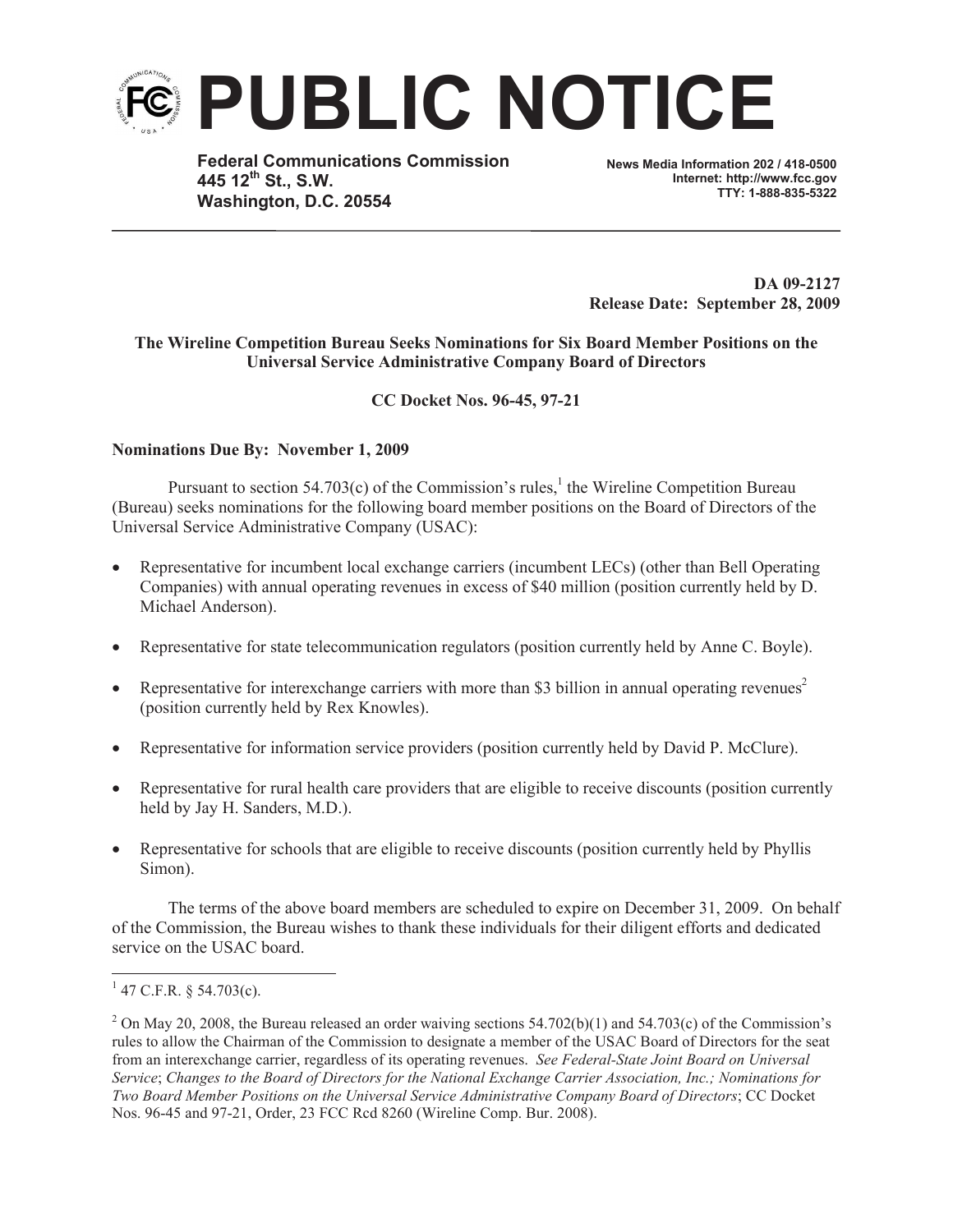Pursuant to section  $54.703(c)(1)$  of the Commission's rules, only members of the industry or nonindustry group that a board member will represent may submit a nomination for that position.<sup>3</sup> To expedite the appointment process, members of the relevant industry or non-industry group are encouraged to nominate a single candidate who possesses substantial experience in, and knowledge of, telecommunications issues. If members of the relevant industry or non-industry group fail to reach consensus on a candidate to serve on the board, or fail to submit a nomination for the particular board member seat, pursuant to section 54.703(c)(3) of the Commission's rules, the Chairman of the Federal Communications Commission will select an individual from that industry or non-industry group to serve on the board. $4$ 

Pursuant to section 54.703(c)(2) of the Commission's rules, each nomination must be captioned: **"In the Matter of: Nomination for Universal Service Administrative Company Board of Directors, CC Docket Nos. 97-21 and 96-45."**<sup>5</sup> Each nomination should specify the position on the Board of Directors for which such nomination is submitted and should be accompanied by the nominee's professional and biographical information, such as a résumé or professional biography. Nominations received prior to the release of this public notice will be considered and do not need to be resubmitted.

### **All nominations must be filed with the Office of the Secretary by November 1, 2009.**

Nominations may be filed using the Commission's Electronic Comment Filing System (ECFS), or by filing paper copies.

- Electronic Filers: Comments may be filed electronically using the Internet by accessing the ECFS: http://www.fcc.gov/cgb/ecfs/. Filers should follow the instructions provided on the website for submitting comments.
- For ECFS filers, if multiple docket or rulemaking numbers appear in the caption of this proceeding, filers must transmit one electronic copy of the comments for each docket or rulemaking number referenced in the caption. In completing the transmittal screen, filers should include their full name, U.S. Postal Service mailing address, and the applicable docket or rulemaking number. Parties may also submit an electronic comment by Internet e-mail. To get filing instructions, filers should send an e-mail to  $\epsilon$ cfs@fcc.gov, and include the following words in the body of the message, "get form." A sample form and directions will be sent in response.
- Paper Filers: Parties who choose to file by paper must file an original and four copies of each filing. If more than one docket or rulemaking number appears in the caption of this proceeding, filers must submit two additional copies for each additional docket or rulemaking number.

Filings can be sent by hand or messenger delivery, by commercial overnight courier, or by firstclass or overnight U.S. Postal Service mail (although we continue to experience delays in receiving U.S. Postal Service mail). All filings must be addressed to the Commission's Secretary, Office of the Secretary, Federal Communications Commission.

The Commission's contractor will receive hand-delivered or messenger-delivered paper filings for the Commission's Secretary at 236 Massachusetts Avenue, N.E., Suite 110, Washington, D.C. 20002.

 $3$  47 C.F.R. § 54.703(c)(1).

 $4$  47 C.F.R. § 54.703(c)(3).

 $5$  47 C.F.R. § 54.703(c)(2).